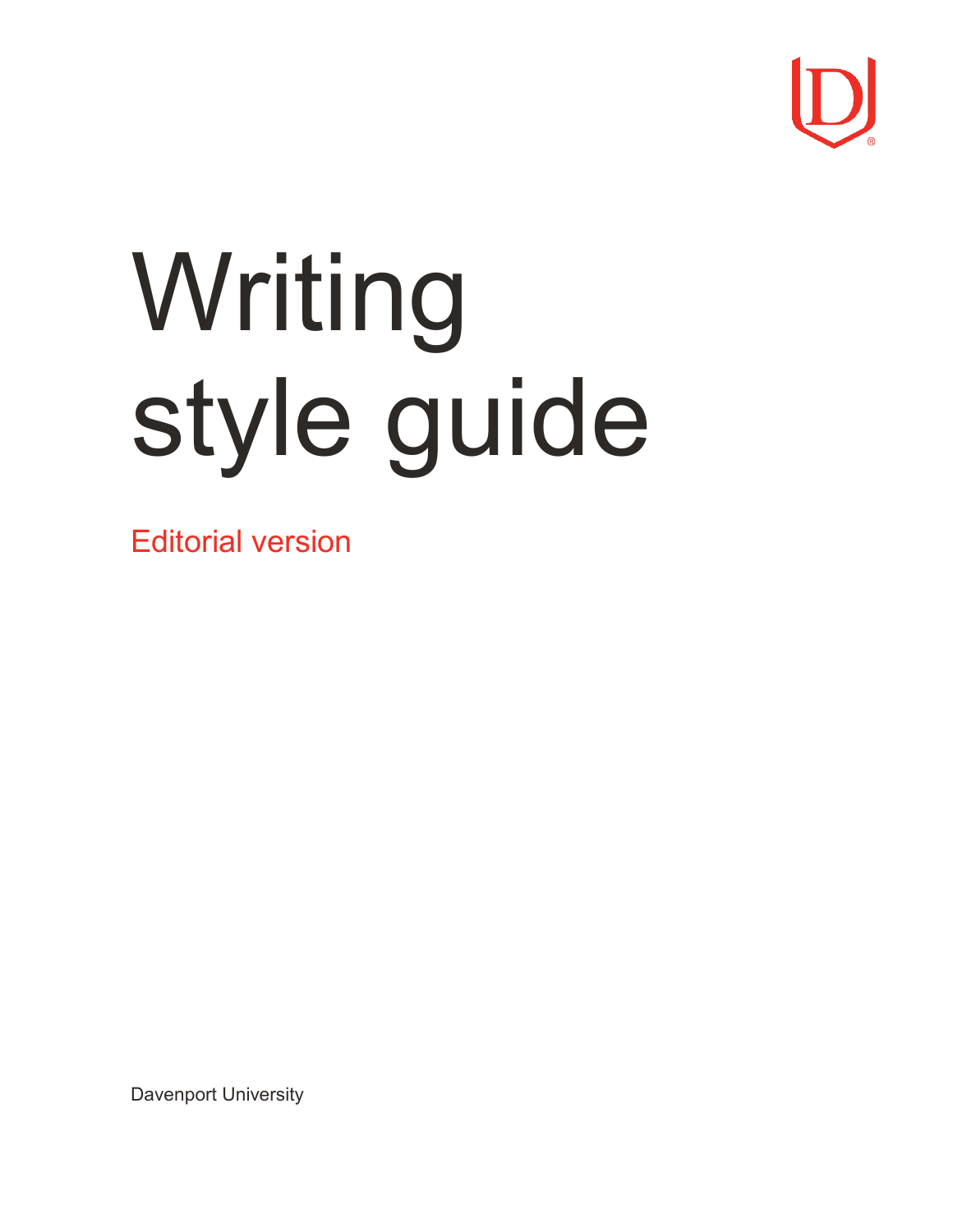# **A brief note on style**

In the Davenport University style guide, we provide a reference point for the writing standards that help produce a consistent, branded voice across all channels. This guide is intended to clarify any style choices of the Davenport brand that might contradict the recommendations of popular dictionaries or style guides.

Our guidelines are based on Associated Press (AP) style, so if you cannot find an answer to your question in this guide, please consult the AP Stylebook. Some styles may be broken on a case-bycase basis and only when the design or user experience would be improved by the change. Contact [ducomm@davenport.edu](mailto:ducomm@davenport.edu) for any writing style questions.

## **Voice and tone**

Davenport University strives to produce fresh, relevant and instructive content. Here are a few notes on voice and tone that will assist you in your writing. Use your best judgement when applying this advice.

#### **Elevator pitch**

#### **Career-centered curriculum and real-world experience**

For 150 years, Davenport has stood apart from other universities because of its unrelenting focus on ensuring its graduates rise to the top of the job market. Its unique approach to education offers students a career-centered curriculum and empowers them with real-world experience.

You'll find Davenport provides an education that works for you with its more than 60 bachelor's and master's degree programs, small class sizes, seven-week courses and classes held online or on campuses across Michigan. As a private, not-for-profit university with accreditation by the Higher Learning Commission, you can be assured Davenport will deliver a quality education that's focused on your success.

#### **Voice**

The following contains general advice.

- Address the audience as *you*
- Write in the first person; use *I* or *we*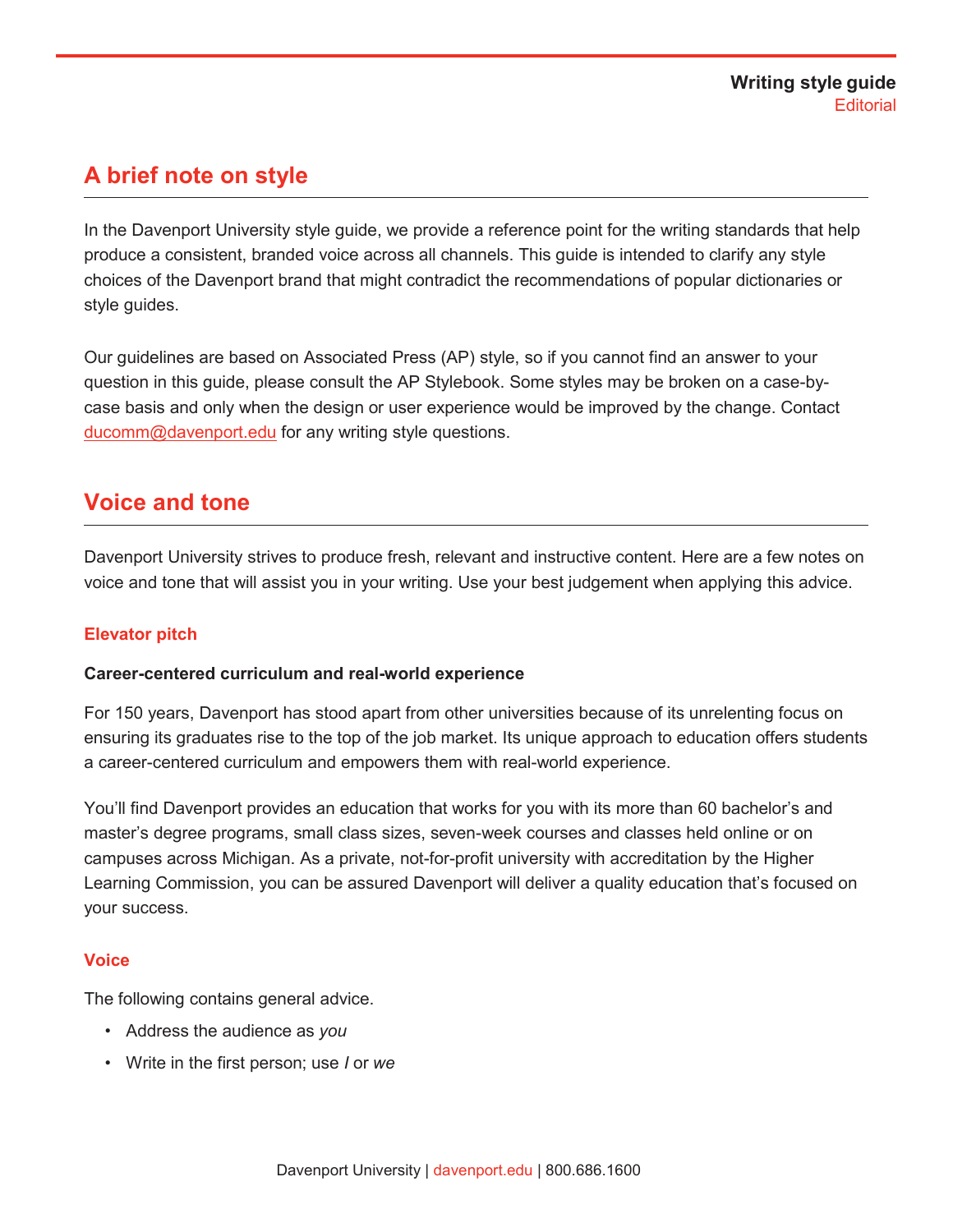- Refer to an outside company as a singular entity; use *it*, not*they*
- Answer the question, "Now what?" always provide a next step

Use your best judgment when applying this advice. For instance, if you are writing a sentence that directly compares our offerings to a competitor's, you may deviate from the pronoun guidelines, as in the following example.

**CORRECT:** We provide online classes, but they do not.

**AVOID:** We provide online classes, but it does not.

In all written pieces, incorporate a specific call-to-action for the audience. Send them where we want them to go or instruct them on what we want them to do next. Be very clear.

**Ex.** For more about Davenport's study abroad programs, visit davenport.edu/study-abroad.

Be discreet when using competitor data. In general, avoid citing competitors. If it is unavoidable, make sure the evidence isn't prominent.

**CORRECT:** According to a recent study, 73% of students take at least one class online.

**AVOID:** According to a study by Grand Valley State University, 73% of students take at least one class online.

Do not use partners' or individual's names unless given explicit permission to do so. Instead, use a brief descriptor of the partner or individual. In general, work to gain permission to use names.

**CORRECT:** (w/o permission): We oversaw a recruiting event for one of our university partners this weekend. A senior from Davenport University reported receiving a job offer after the event.

**INCORRECT:** (w/o permission): We oversaw Mott Community College's recruiting event this weekend. Rachel Baker, a Davenport senior, reported receiving a job offer after the event.

Take care not to overuse sentences that start with "According to" or "[...] has found."

Avoid heavy, overwhelming paragraphs. Break them into short chunks that are easy to scan, providing frequent breaks with concise headings and subheadings that summarize content. Quick takeaways and short bullet points can help readers scan too.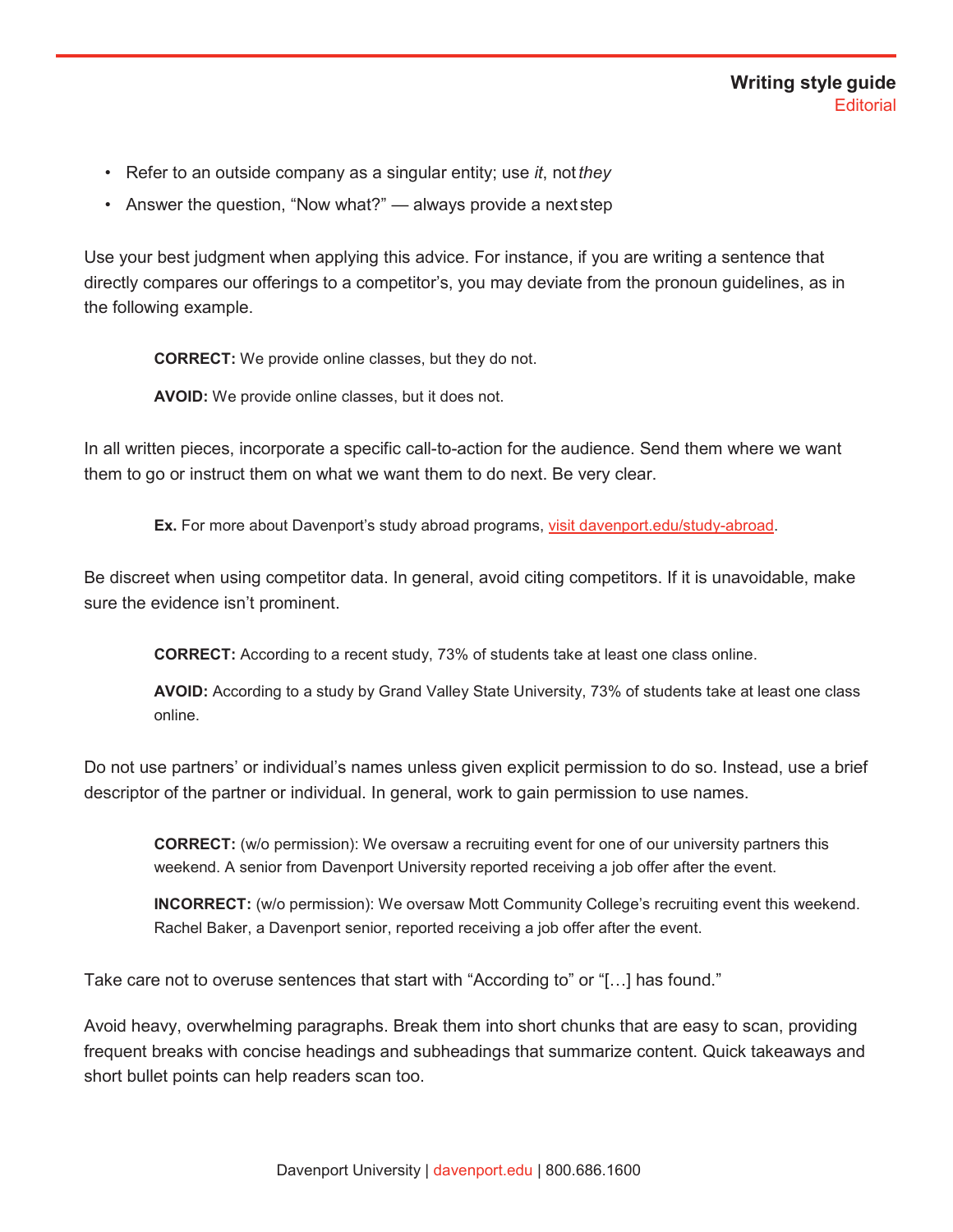Starting a sentence with a coordinating conjunction, such as *And* or *But*, is OK in moderation.

**Ex.** Our team offered an attractive salary package, substantial benefits and extra perks to recruit a dean with great experience. But, ultimately, the candidate decided to accept a different position.

#### **Tone**

In general, use a friendly and conversational tone.

- Accessible, plainspoken and optimistic
- Helpful and knowledgeable, not salesy or pushy
- Expert, but not know-it-all; free of jargon

**Contractions:** Unless writing a formal document, we prefer to take a more conversational, less formal tone; feel free to use contractions such as *it's*, *you're*, *they're* and *she's*.

**Callouts:** Do not add periods after callouts that occur throughout a piece when they are set apart using design, even if they are complete sentences.

**Calls-to-action:** Do add periods after calls-to-action but only when they form complete sentences.

## **Davenport University specifics**

#### **Davenport University and DU**

When writing about Davenport University on any external-facing pieces, do not refer to Davenport as DU. Instead, refer to the school as one of the following: *the university, Davenport University or Davenport.*

#### **Student Activity Center**

When writing about the Student Activity Center, capitalize all three words – Student Activity Center is the formal name of the building. The acronym *SAC* can be used after the full name is spelled out once.

**CORRECT:** The Student Activity Center (SAC) is fun. The SAC even has a rock climbing wall.

**INCORRECT:** The student activity center is fun. The SAC even has a rock climbing wall.

#### **Donald W. Maine College of Business**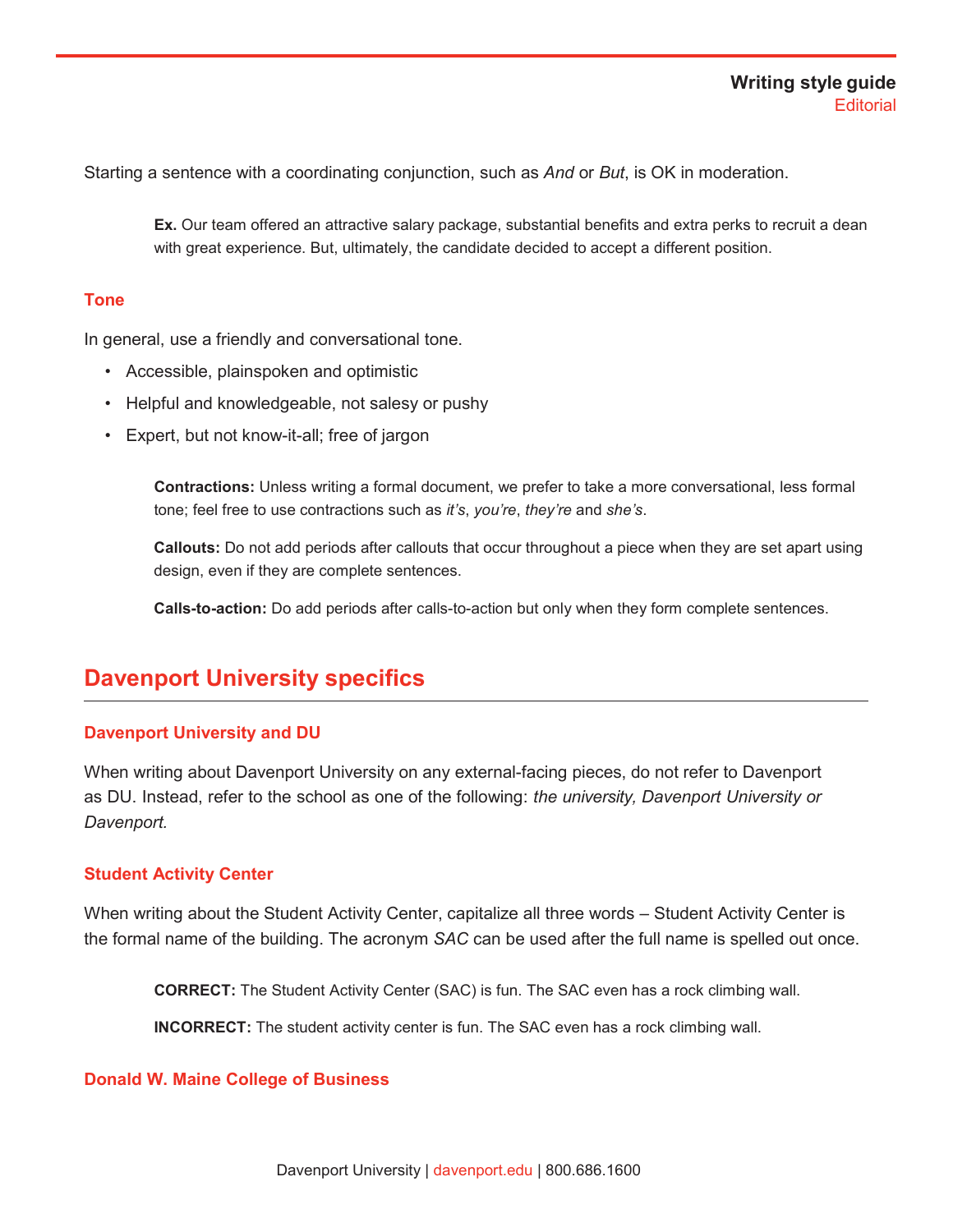When referencing the Donald W. Maine College of Business and/or its building, always spell out the full formal name; DON'T say the *CoB*, *College of Business*, or *Maine College of Business* in any formal or external-facing work.

**CORRECT:** The Donald W. Maine College of Business is housed in Davenport's newest building.

**INCORRECT:** The College of Business is Davenport's newest building.

#### **Peter C. Cook Center**

Similarly, when referencing the Peter C. Cook Center, always spell out the full formal name; DON'T say the *Cook Center*. Also, be sure to refer to the building as a "center" – it's not the *Peter C. Cook Building*, it's the *Peter C. Cook Center*.

#### **Farmers Insurance Athletic Complex**

When referencing the Farmers Insurance Athletic Complex, always spell out the full formal name; DON'T say *Farmers Complex* or *Farmers Athletic Complex*. If you want to shorten, you can use an informal, general name like the *athletic complex* or the *Panther football field*. DON'T use an apostrophe in Farmers.

**INCORRECT:** The Farmer's Insurance Athletic Complex houses our football field.

**CORRECT:** The Farmers Insurance Athletic Complex houses our football field.

#### **Reverend Dr. Martin Luther King**

Davenport University always spells out Reverend Dr. Martin Luther King's full name and title; never use *MLK* or any other variation of his name.

## **Academics**

#### **"The University"**

When writing about the university, do not capitalize the word *university* unless it's written as part of a formal name, such as *Davenport University*, or when it begins a sentence.

**CORRECT:** The university had a great year. / Davenport University had a great year.

**INCORRECT:** The University had a great year.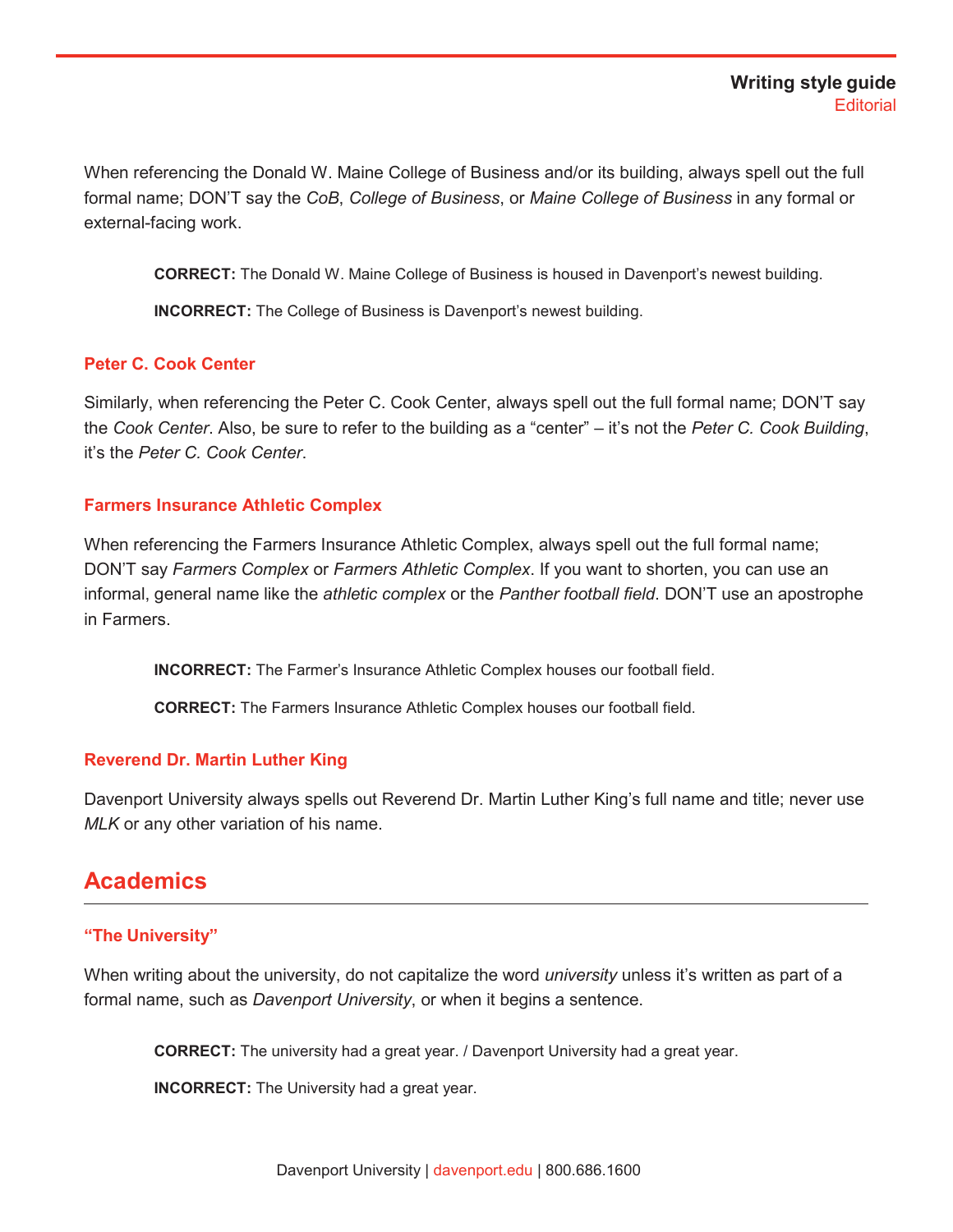**Exception:** Capitalize university only when written in front of the word President and without Davenport in formal communications or policies, when names are not used.

**Ex.** The Officer of Campus Security and the University President will determine campus closures for inclement weather.

#### **Grants**

Any promotional materials that have to do with a grant must include key grant language. You must send all grant-related materials through [ducomm@davenport.edu](mailto:ducomm@davenport.edu) to obtain the required language and approval.

#### **Academic degrees**

In general, if mention of degrees is necessary to establish someone's credentials, the preferred form is to avoid an abbreviation and use instead a phrase such as: *John Jones, who has a doctorate in psychology.*

Use such abbreviations as *B.A.*, *M.A.* and *Ph.D.* only when the need to identify many individuals by degree on first reference would make the preferred form cumbersome. Use these abbreviations only after a full name — never after just a last name.

#### **Associate/associates**

• Use *Associate* when spelling out the full formal degree name; capitalize the degree name but not the specialty.

**CORRECT:** She has an Associate of Business Administration in management.

**INCORRECT:** She has an Associates of Business Administration in Management.

• Use *associates* for informal or abbreviated uses; do not add an apostrophe and do not capitalize unless it is the first word in a sentence.

**CORRECT:** He got an associates in business last year.

**INCORRECT:** He got an associate's in business last year.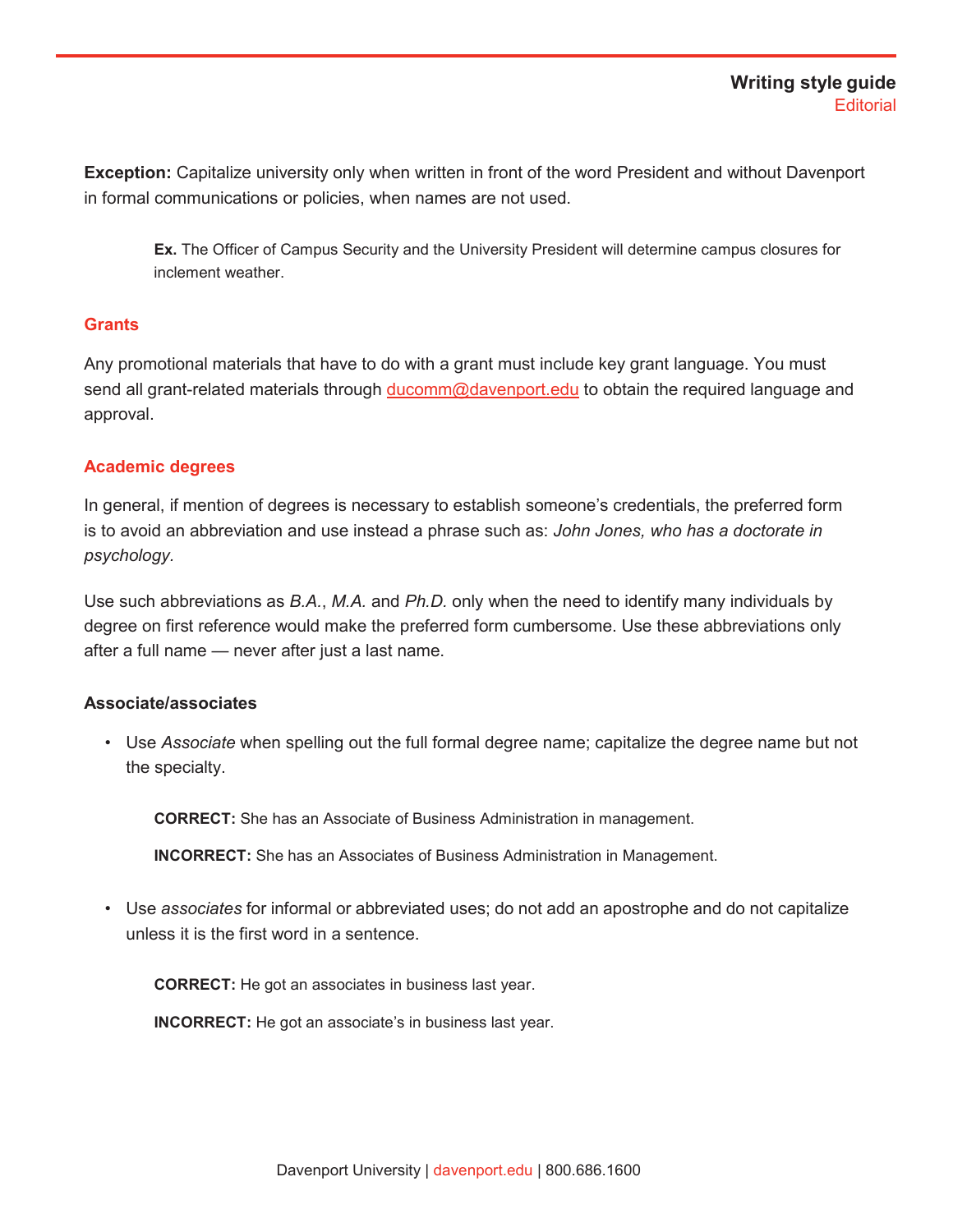#### **Bachelor/bachelor's**

• When writing out a formal degree name, use *Bachelor of […]* and capitalize the full degree name but not the specialty; do not make *Bachelor plural*.

**CORRECT:** He has a Bachelor of Science in marketing.

**INCORRECT:** He has a Bachelor's of Science in Marketing.

• When writing out a degree informally, do not capitalize *bachelor's* unless it is the start of a sentence; do use an apostrophe.

**CORRECT:** He has a bachelor's in business.

**CORRECT:** She earned a bachelor's degree in business administration.

**INCORRECT:** She earned a Bachelors in Business Administration.

#### **Master/master's**

• Master's degrees follow the same rules as bachelor's; use *Master of […]* when writing out the formal degree name and do not make *Master* plural.

**CORRECT:** She is a Master of Business Administration.

**INCORRECT:** She has a Master's in Business Administration.

- When writing out a degree informally, do not capitalize *master's* unless it is the start of a sentence; do use an apostrophe.
	- **CORRECT:** She has a master's in business.
	- **CORRECT:** He earned a master's degree at Davenport University.
	- **INCORRECT:** He has a Master's of Business Administration.

#### **Alumni, alumna, alumnus**

Use *alumni* for groups, even when only women are included. Davenport prefers to avoid the use of *alumnae* and *emeritae*. Never use *All alumnae and alumni are invited*. Use *All alumni are invited*.

**Alumna** (emerita) is singular female. / **Alumnae** (emeritae) is plural female.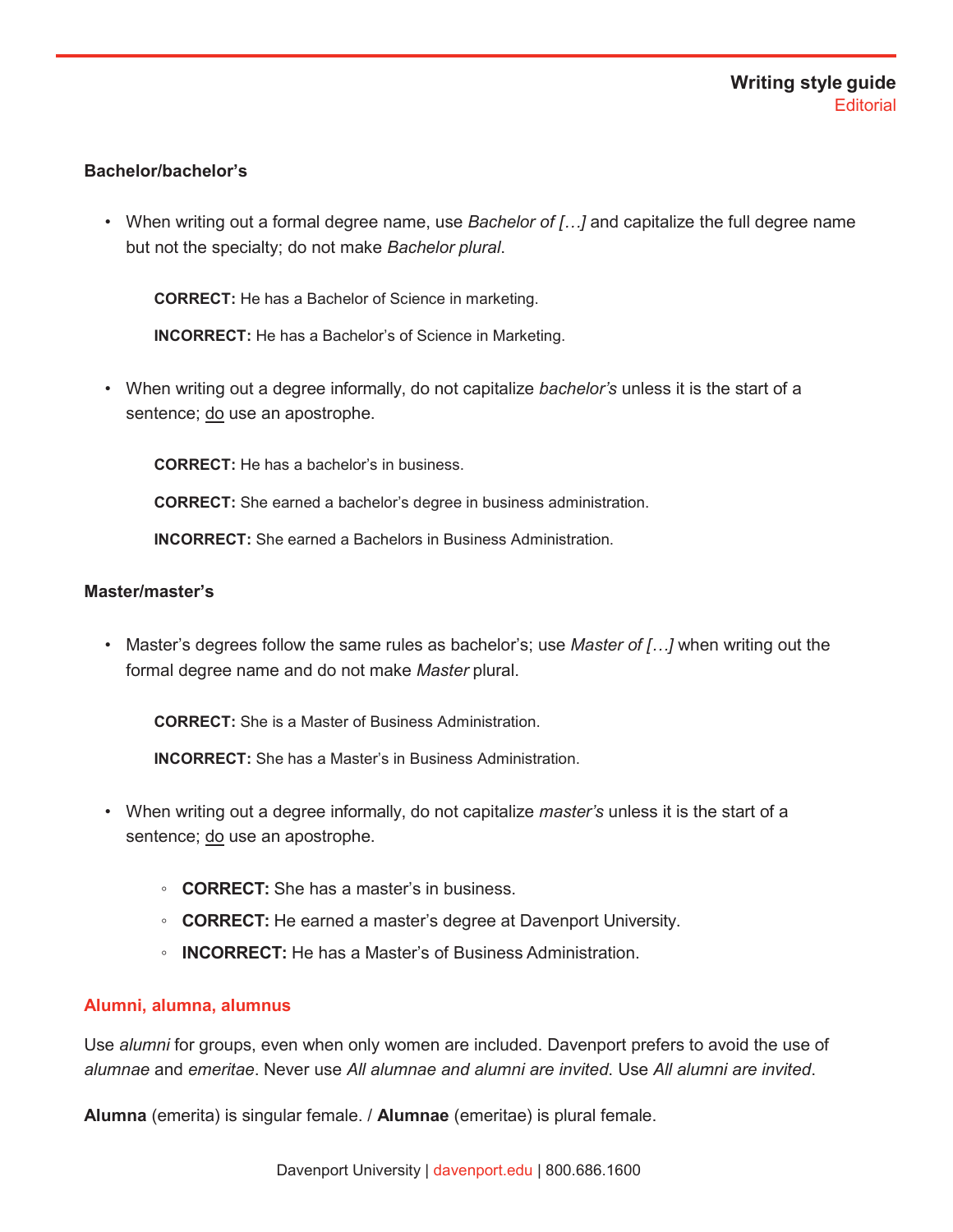#### **Writing style guide Editorial**

**Ex.** Jane is an alumna. / Jane is an emerita.

**Ex.** Jane and Mary are alumnae. / Jane and Mary are emeritae.

**Alumnus** (emeritus) is singular male.

**CORRECT:** He is an alumnus of DU. / John is an emeritus.

**INCORRECT:** He is an alumni of DU.

**Alumni** (emeriti) is plural male AND plural when both men and women are included.

**CORRECT:** John, Jane and Mary are alumni. / John, Jane and Mary are emeriti.

**CORRECT:** All alumni are invited to attend homecoming.

**INCORRECT:** Each alumni is invited to attend homecoming. / All alumni and alumnae are invited.

**Special note:** Do not use the slash form *alumnus/na*. Use *alumni* to refer to all or use *alumnus* and *alumna* (the full words) to refer to each. This style also applies to *emeriti, emerita and emeritus*.

#### **Semesters**

When referring to semesters, do not capitalize the season.

**Ex.** In the fall 2020 semester, more nursing classes will be opening.

**Ex.** The fall 2020 semester starts on Sept. 4.

#### **Academic years, year of graduation**

Use the following formatting for academic years; list the first year completely and abbreviate the second year.

**Ex.** We're going into the 2019-20 academic year.

When listing out someone's graduation date, use an apostrophe followed by the abbreviated date.

**Ex.** Brian Thompson '07 has been working with the Alumni Mentor Network for years.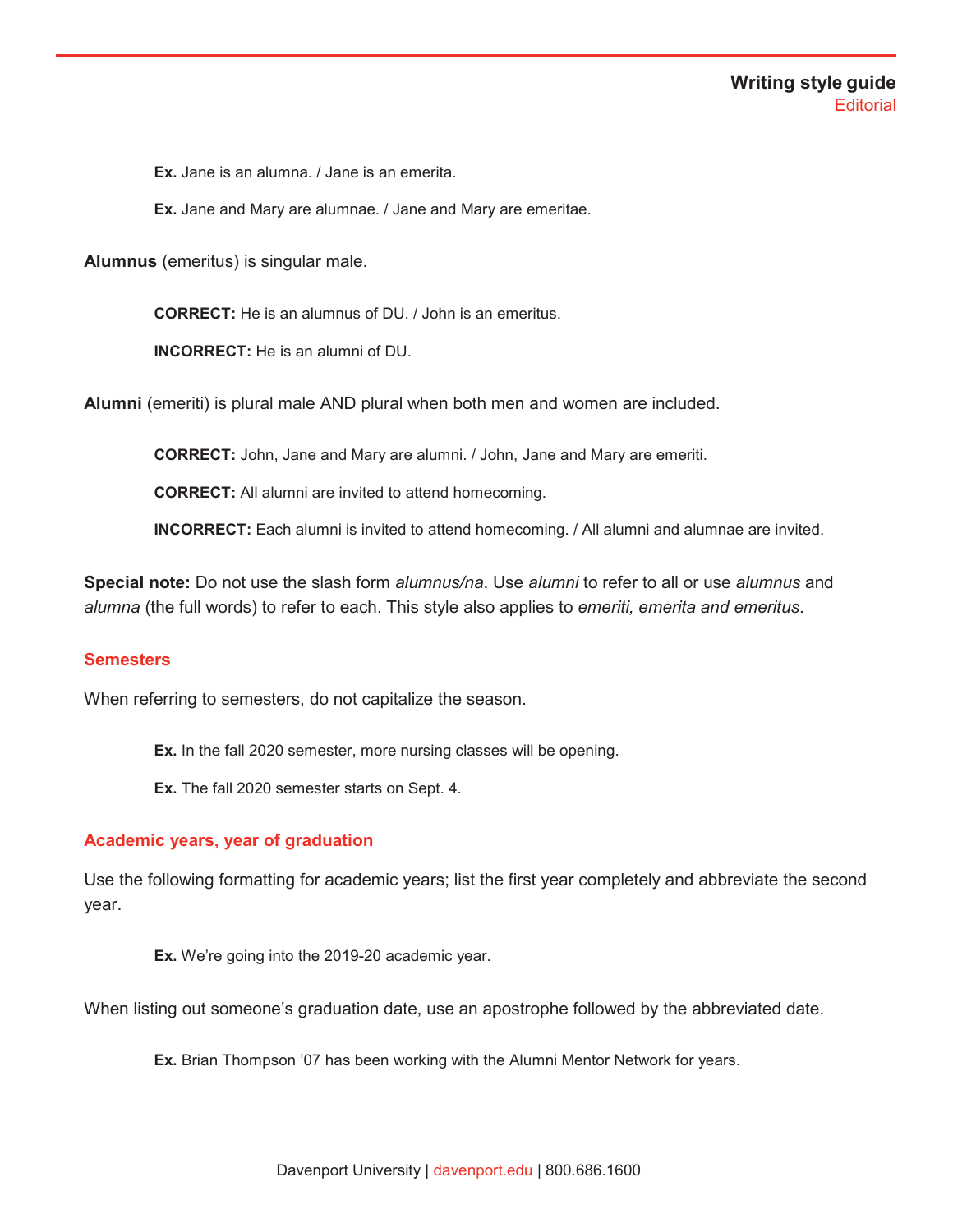#### **On campus, on-campus, off campus, off-campus**

Hyphenate when the phrase serves as an adjective describing a noun.

**Ex.** I want to live in on-campus housing. / Davenport also offers off-campus housing.

Do not hyphenate when *on/off* serves as a preposition to campus.

**Ex.** I want to live on campus. / The Farmers Insurance Athletic Complex is off campus.

### **Salutations for form letters**

Form letters are addressed to groups. The salutation should, therefore, be plural. Capitalize key words, lower case articles and conjunctions, and end with a colon.

#### **Examples**

Dear Students: Dear Alumni: Dear Members of the Board: Dear Faculty and Staff:

## **Sports**

Do not capitalize the names of sports such as football and volleyball, even if the sport is preceded by the name of the school or the school nickname.

**Ex.** Davenport volleyball and Panther football are undefeated.

For sports in which both men and women compete, the gender of the team must always be specified on first reference to avoid confusion.

**Ex.** men's basketball, women's soccer

However, when referring to varsity teams, do not identify gender when Davenport University has only one gender represented in that varsity sport.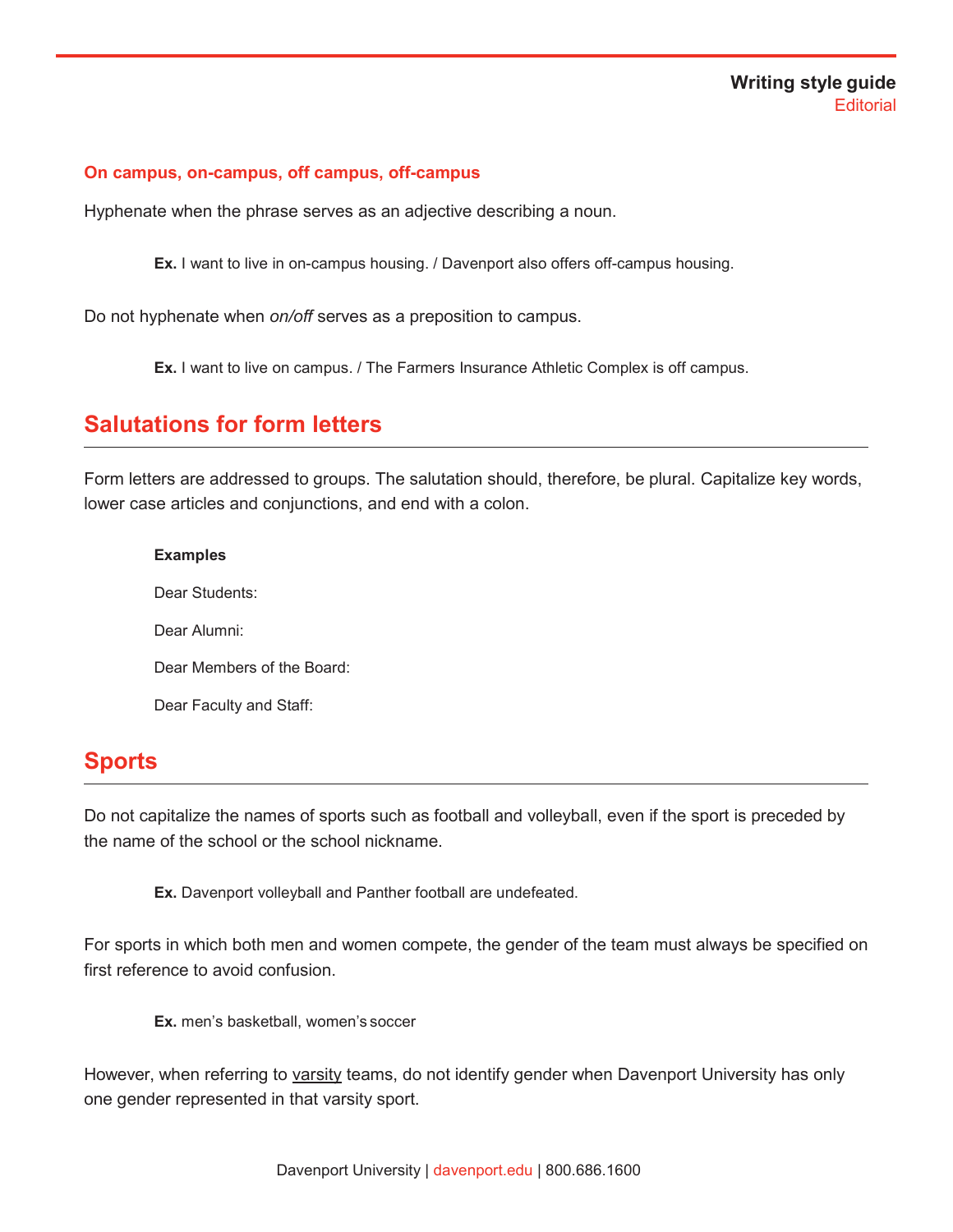Ex. Do not say women's softball or men's baseball. Use softball or baseball.

**Never use** *girls* or *ladies* to refer to women's teams; use *women*. Never use *boys* to refer to men's teams; use *men*.

## **Acronyms**

Spell out the full name on first reference, followed by the acronym in parentheses. It's OK to use only the acronym on all references after that. Do not use periods in acronyms.

**Ex.** National Alliance on Mental Illness (NAMI) is hosting a fundraising event this week. The NAMI event will be held at Davenport University.

**Exceptions:** There is an exception for *U.S.*, which is written with periods in body text. In headlines, it is written as *US*, with no periods.

#### **List of common acronyms**

See the word list in Appendix A on Page 15 for common acronyms used at Davenport University.

# **Capitalization**

In addition to this section, also find the *Semesters* and *The University* entries listed in the Academics section above.

#### **After a colon**

In running text, don't capitalize the word after a colon unless it is the start of a complete sentence. In titles and subtitles, always capitalize the word after a colon.

- **Ex.** All employees experience these things: dependable pay, safety, respect and support.
- **Ex.** All employees have agreed on this: It's OK to ask for help.

#### **Department/college names**

Always capitalize the full formal name of a department or college when it is spelled out. Shorthand names of departments are always lowercase; do not capitalize an informal name unless it falls at the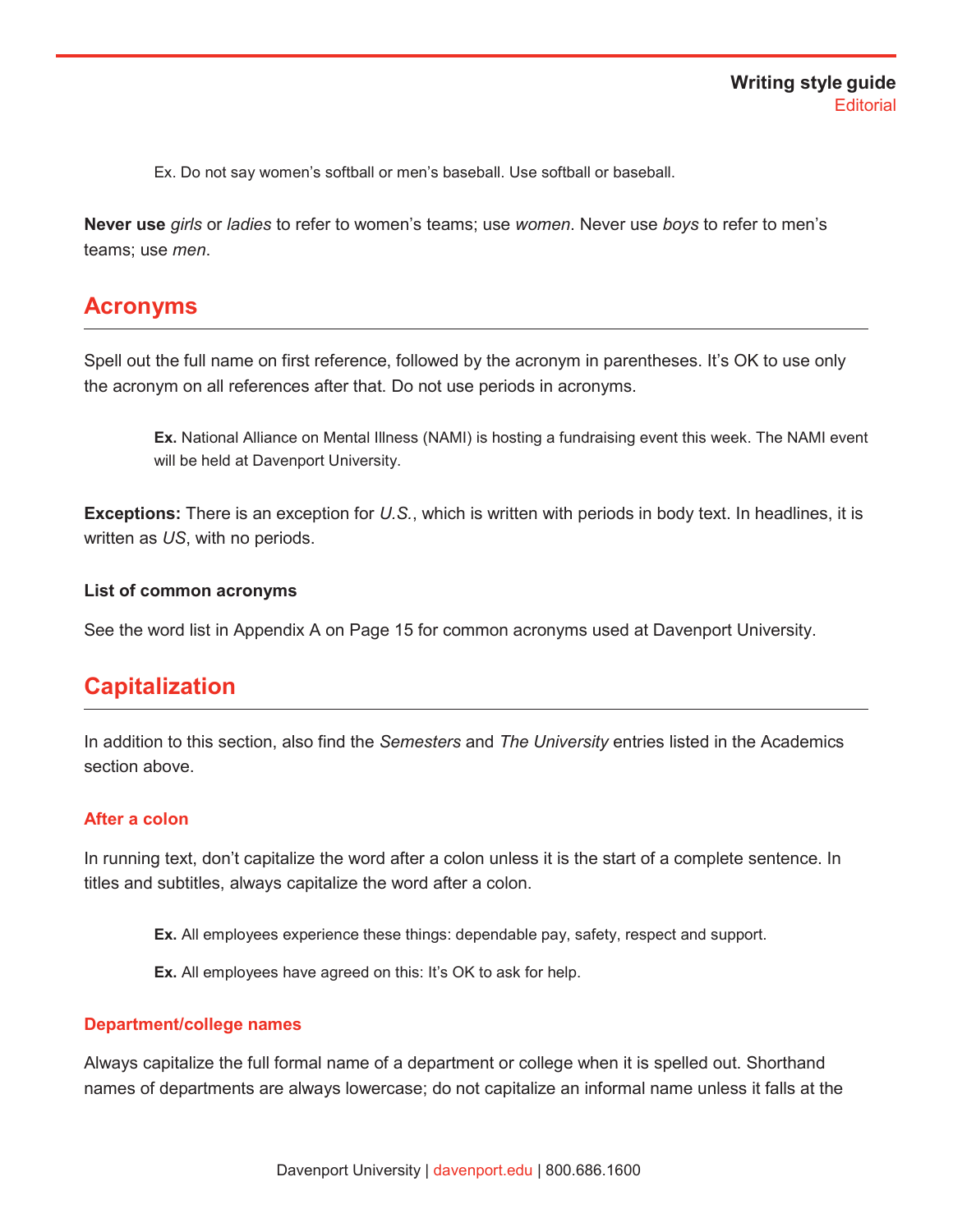#### **Writing style guide Editorial**

beginning of a sentence. Then, capitalize only the first word.

- **Ex.** Department of Biological Sciences, Office of the President
- **Ex.** The marketing department loves to receive content from their peers.
- **Ex.** Everybody in the biological sciences program had a greatsemester.
- **Ex.** The president's office is busy today.

#### **Readability**

All copy used both internally and externally should be written at an 8th grade reading level. Reading level can be determined through simple tools, like spellcheck after a document is written.

#### **Job titles**

Job titles are capitalized only when they are used immediately before one or more names.

**Ex.** The president of the company is Richard J. Pappas.

**Ex.** That kind of inquiry should go straight to President Richard J. Pappas.

To avoid excessive capitalization, which can appear awkward, try to place long job titles after the name.

**Ex.** Please see John Smith, the associate manager for advanced consumer social media innovation, for that request.

**Exception:** In formal documents, such as policies and procedures, there may be times in which job titles are capitalized when there is no name listed with the title.

**Ex.** The Officer of Campus Security and the University President will determine campus closures for inclement weather.

#### **Headings and subheadings**

In headings, capitalize only the first and any word immediately following a colon. These rules also apply to subheadings.

**CORRECT:** 5 simple marketing tips to boost your enrollment

**INCORRECT:** 5 Simple Marketing Tips to Boost Your Enrollment

#### **Branded product names**

Capitalize all branded product names, services, teams and operations. Trademark and registered

Davenport University | davenport.edu | 800.686.1600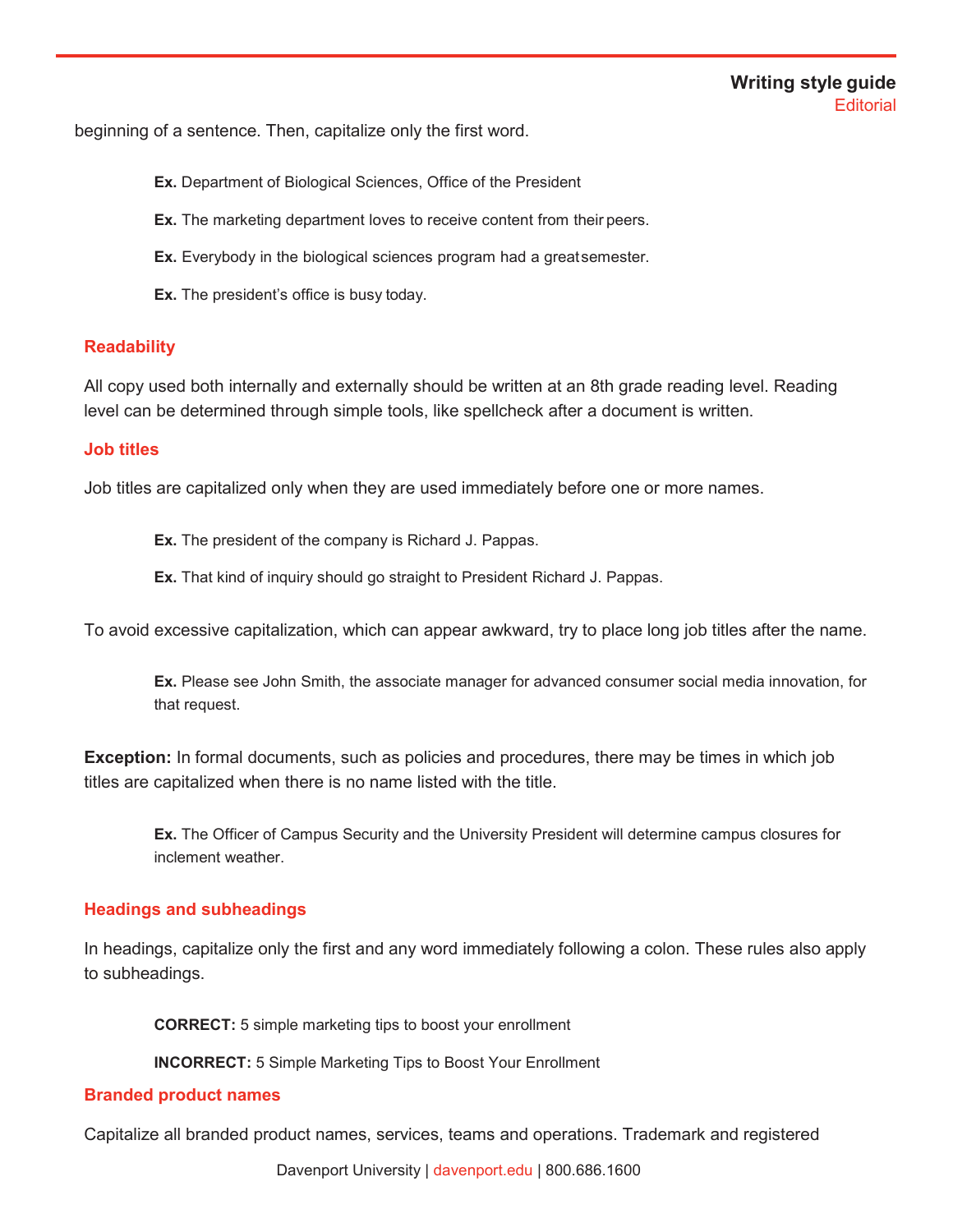#### **Writing style guide Editorial**

trademark designations (™ and ®) are not used in AP style for body text or in headlines unless Davenport University owns the trademark.

# **Formatting**

#### **Organization name**

Here are the proper ways to use Davenport University's name.

- On first reference, always spell out *Davenport University*. After the first reference, you canuse *Davenport* by itself.
- Do not use *DU* in formal or external communications. In informal internal communications, it is OK to use *DU* but never *D.U.*

#### **Headlines**

Headlines are key to any story. A vivid, accurate and fair headline can entice people to dig in for more.

Capitalize only the first word. Always capitalize the first word of a headline, even if it starts with a proper name such as iPhone or eBay. It is better to avoid this structure, though, so recast the sentence if possible. Avoid abbreviations and acronyms in headlines.

**Exception:** The first word after a colon is always capitalized in headlines.

#### **Spacing**

Use single spaces between sentences in all communications; DO NOT use two spaces.

#### **Lists**

In general, capitalize only the first word in each bullet or numbered step, as is the case with all examples that follow. Don't use periods after list items, even if they form complete sentences. Similarly, don't use semicolons or *and* after list items.

#### **Ex.**

- 1. Invest in relationships
- 2. Position communications
- 3. Make an action plan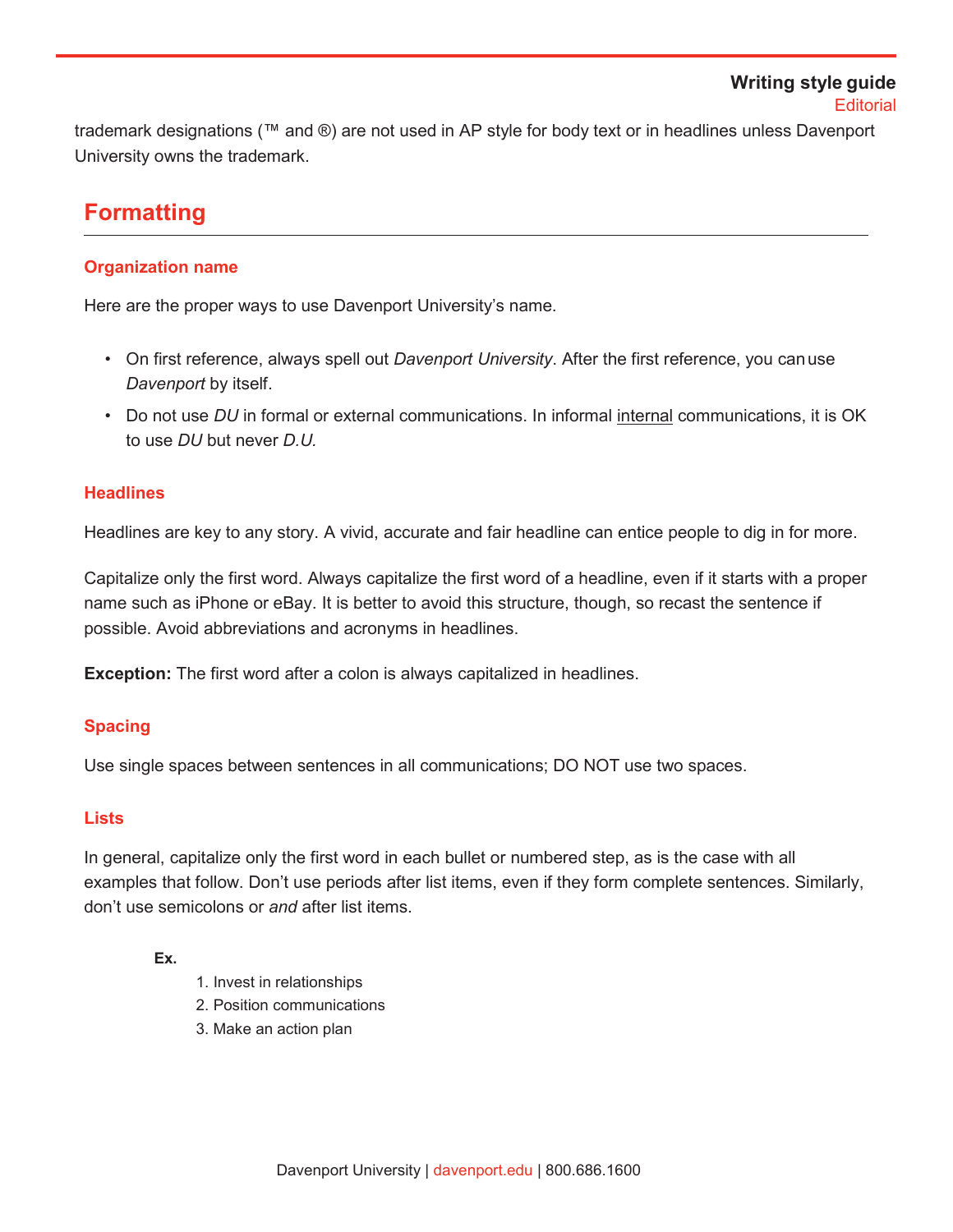Always use circular bullets for lists.

**Ex.**

- Construction
- Hospitality
- General labor

Always use numbers instead of bullets when indicating steps or procedures.

**Ex.**

- 1. Register for classes
- 2. Purchase books
- 3. Study for exams

Use parallel structure in lists whenever possible. When it comes to words or phrases, using parallel structure means using the same grammatical or stylistic pattern throughout the entire series.

#### **PARALLEL:**

- To hire
- To supervise
- To evaluate

#### **NOT PARALLEL:**

- We schedule
- To supervise
- Evaluating personnel

## **Numbers, dates, times, percentages**

#### **Numbers**

Use numerals for 10 and all larger numbers. Write out numbers up to and including nine, except in hard data or when written as a percentage. For more on that topic, review *Percentages* on Page 11.

**Exception:** If you use two or more numerals in a sentence and they would not all be spelled out or written as numerals, use numerals for every number in the sentence as shown in the second example below. This exception differs from AP style.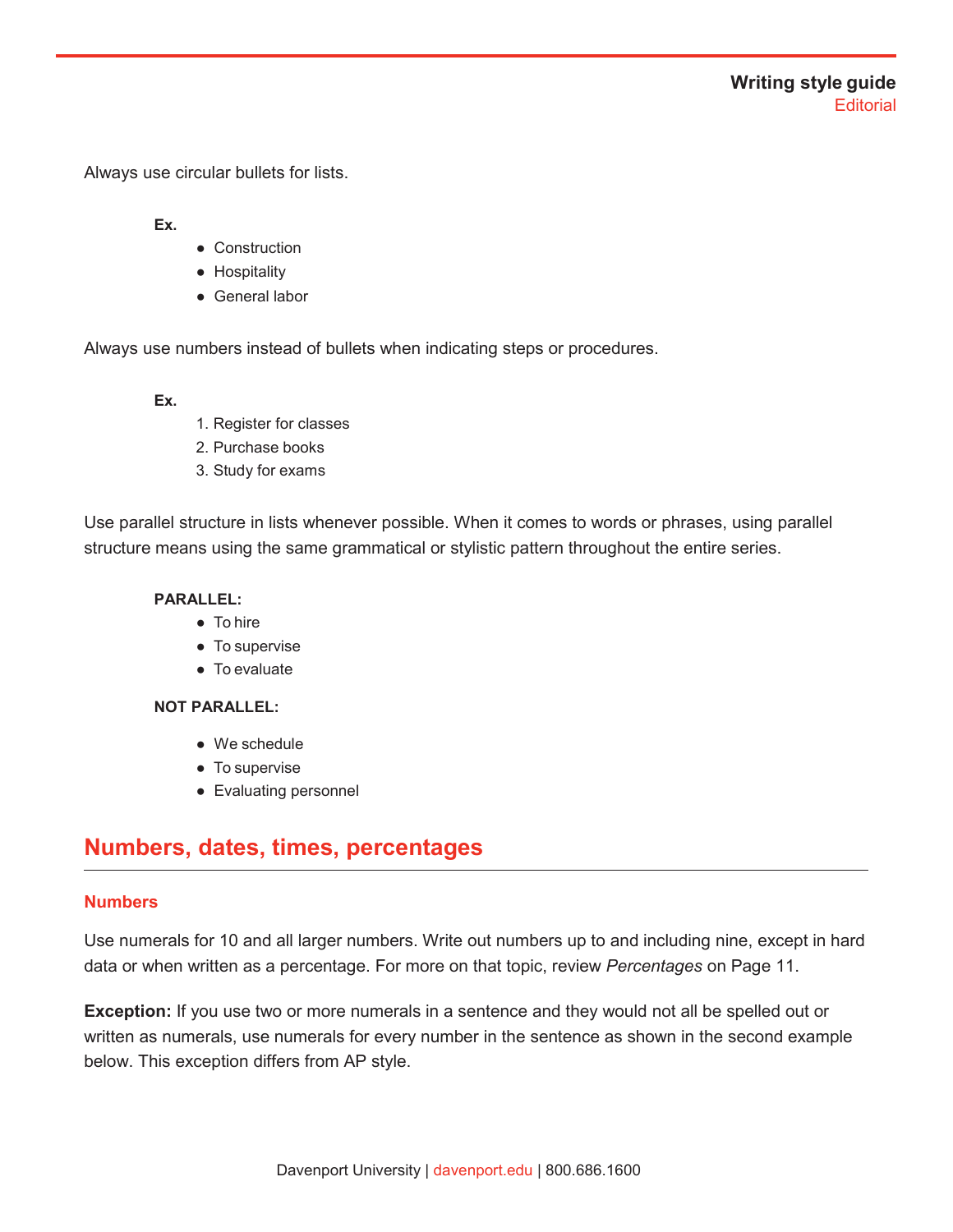**CORRECT:** We received five applications from one website. However, we received 72 applications from the other website.

**CORRECT:** Of the 20 applications, only 3 students were accepted.

**INCORRECT:** Of the 20 applications, only three students were accepted.

In body text, if you must begin a sentence with a number, write it out. In general, however, it is better to rephrase so as to avoid beginning a sentence with a number.

**Ex.** Twenty-two of the experts agreed.

**Ex.** Among all the experts, 22 of them agreed.

Use numerals in headlines; data shows that people are more likely to click on *5* than *Five*.

**Ex.** 5 marketing tips for your career

Use numerals in front of *million* and *billion*.

**Ex.** The U.S. is expected to send almost 2 billion pieces of direct mail in 2019.

**Ex.** Our new athletic field will cost \$1 million.

Use abbreviations such as *1M* for 1 million and *1B* for 1 billion in headlines and subheads. Otherwise, avoid such abbreviations in body text wherever possible.

**Ex.** Read about our success in the article "\$1M athletic field hits big."

#### **Other notes:**

- Do not mix millions and billions in the same figure: *2.6 billion*. Not: *2 billion 600 million*.
- Do not drop the word *million* or *billion* in the first figure of a range: *He is worth from \$2 million to \$4 million*. Not: *\$2 to \$4 million*, unless you really mean \$2.

#### **Dates**

**Spell out all months when they are not used with a specific date**, including when they are used with a specific year. In body text, when a month is used with a specific date, abbreviate the following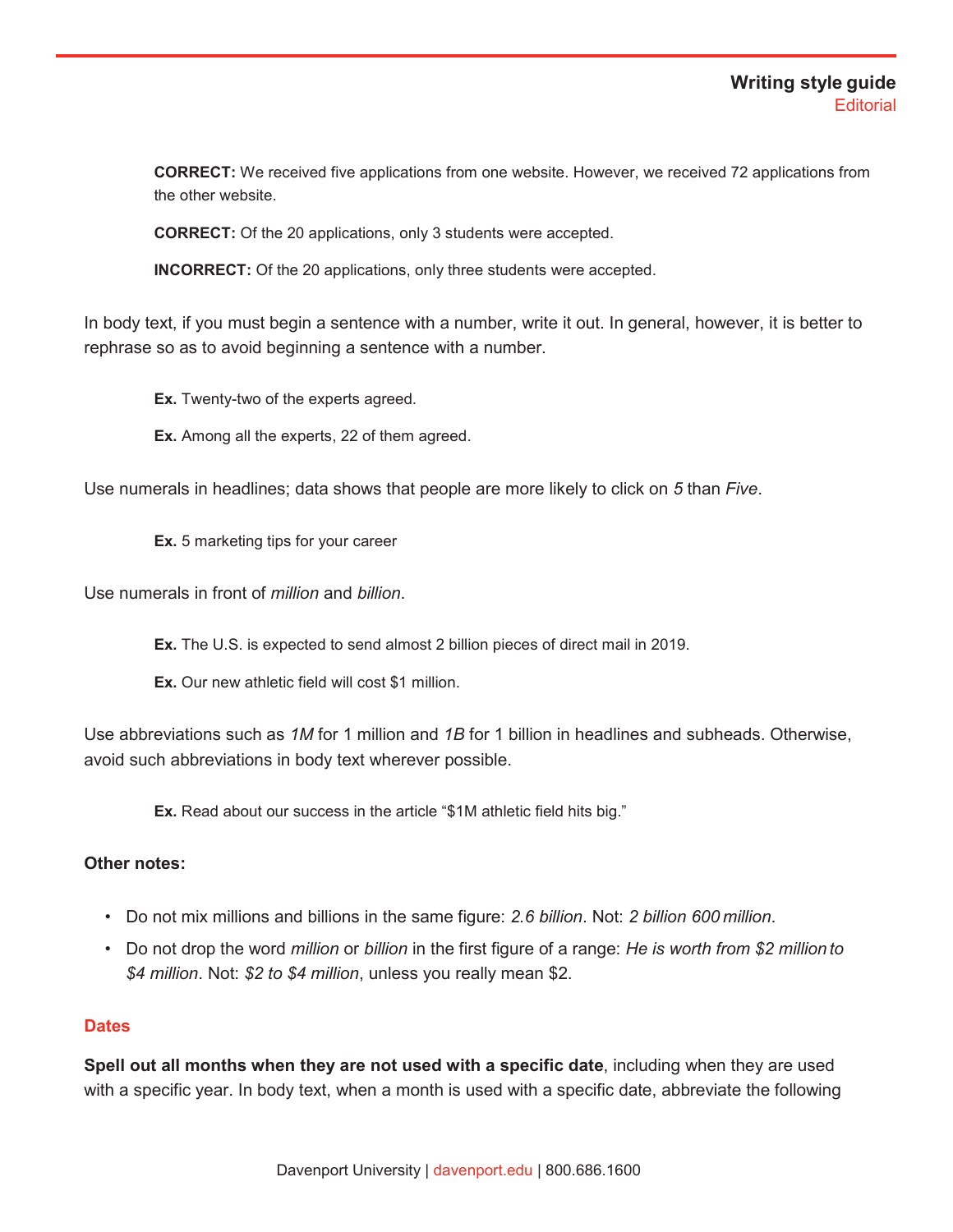months: Jan., Feb., Aug., Sept., Oct., Nov. and Dec.; spell out all other months.

If months need to be **abbreviated outside of body text**, as in graphics, charts and tables, use the following abbreviations without periods: Jan, Feb, Mar, Apr, May, Jun, Jul, Aug, Sep, Oct, Nov, Dec.

When **you write out a date**, refer to the conventions below in regard to comma use and placement as well as the order of values. When you shorten a date, use slashes, not dashes.

**Ex.** September 2020 **Ex.** Monday, Sept. 1, 2020 **Ex.** 9/1/2020

Do not use ordinal numbers, such as *1st*, in any dates.

#### **Ordinal numbers**

Ordinal numbers, which are adjectives describing the numerical position of something, should always be written out when being used. Do not use them in dates.

**CORRECT:** First, third, tenth **INCORRECT:** 1st, 3rd, 10th

#### **Percentages**

No matter how big or small the number, ALWAYS use a numeral followed by the percent sign (%) in the body copy of all official communication. As with all numbers, spell it out if it starts the sentence, but you should avoid this construction if possible. Use the percent sign in headlines, subheads, advertising graphics, charts and tables as well. DON'T include a space between the number and the percent sign.

**Ex.** On average 91% of Davenport graduates are employed within six months after graduation.

**Ex.** Davenport is designated a Military Friendly School by G.I. Jobs, placing it among the top 15% of schools nationwide.

**Ex.** Davenport's graduation rate has increased by more than 158% since 2009, with graduate satisfaction at 94% and student satisfaction at 5.96 on a 7-point scale.

#### **Phone numbers**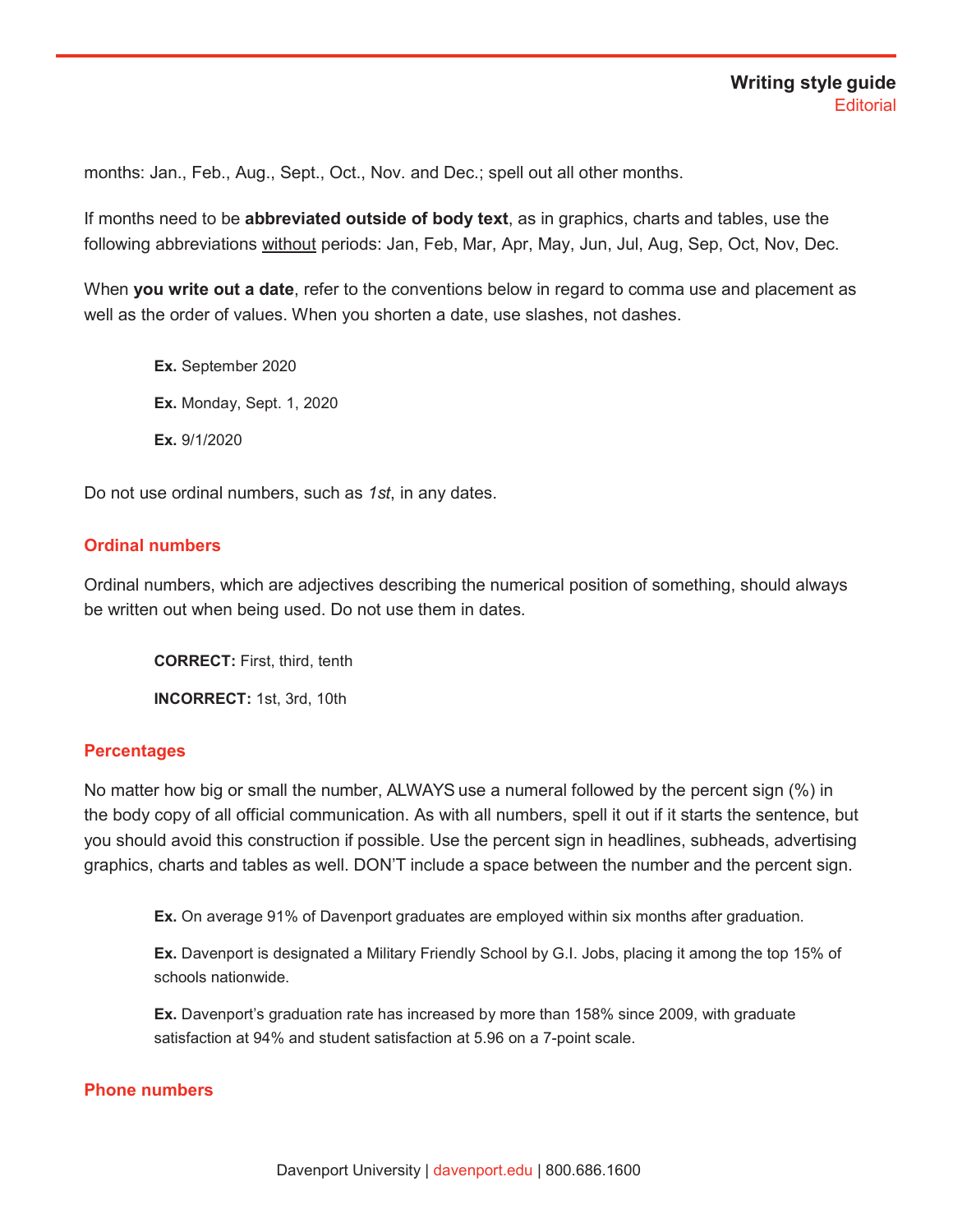Include a period in between all unit blocks of a phone number, not dashes or parentheses. This differs from AP style.

**Ex.** 616.698.7111

#### **Times**

Use the guidelines below to note the time of day. You may also express the time of day prosaically, as in the last example. When in a table, chart or otherwise designed (as opposed to in body copy), you can omit the periods between *am* and *pm*. List time ranges using a hyphen with no space on either side between the two numbers or the word *to* between the times when *a.m.* or *p.m.* falls in-between.

**Ex.** 9 a.m. **Ex.** 5 p.m. **Ex.** 9-10 a.m. **Ex.** 9 a.m. to 5 p.m. **Ex.** From Monday through Friday, I work from 9 a.m. to 5 p.m.

# **Punctuation**

#### **Ampersands**

Avoid using ampersands (&) in headlines and in body text. Use *and* instead.

**Exceptions:** In advertising, charts or tables; where space is tight; or when it's part of a proper noun.

#### **Apostrophes**

In general, use an apostrophe followed by an *s* when you need to form the possessive of the word, not to form a plural. The exception to this is the possessive of *it*, which is *its*. The spelling it's always functions as a contraction of the phrase *it is*.

**Ex.** The new CFO's office had its own entrance.

**Ex.** Jerry put in a hard day's work.

**Ex.** It's true that Davenport supports veterans.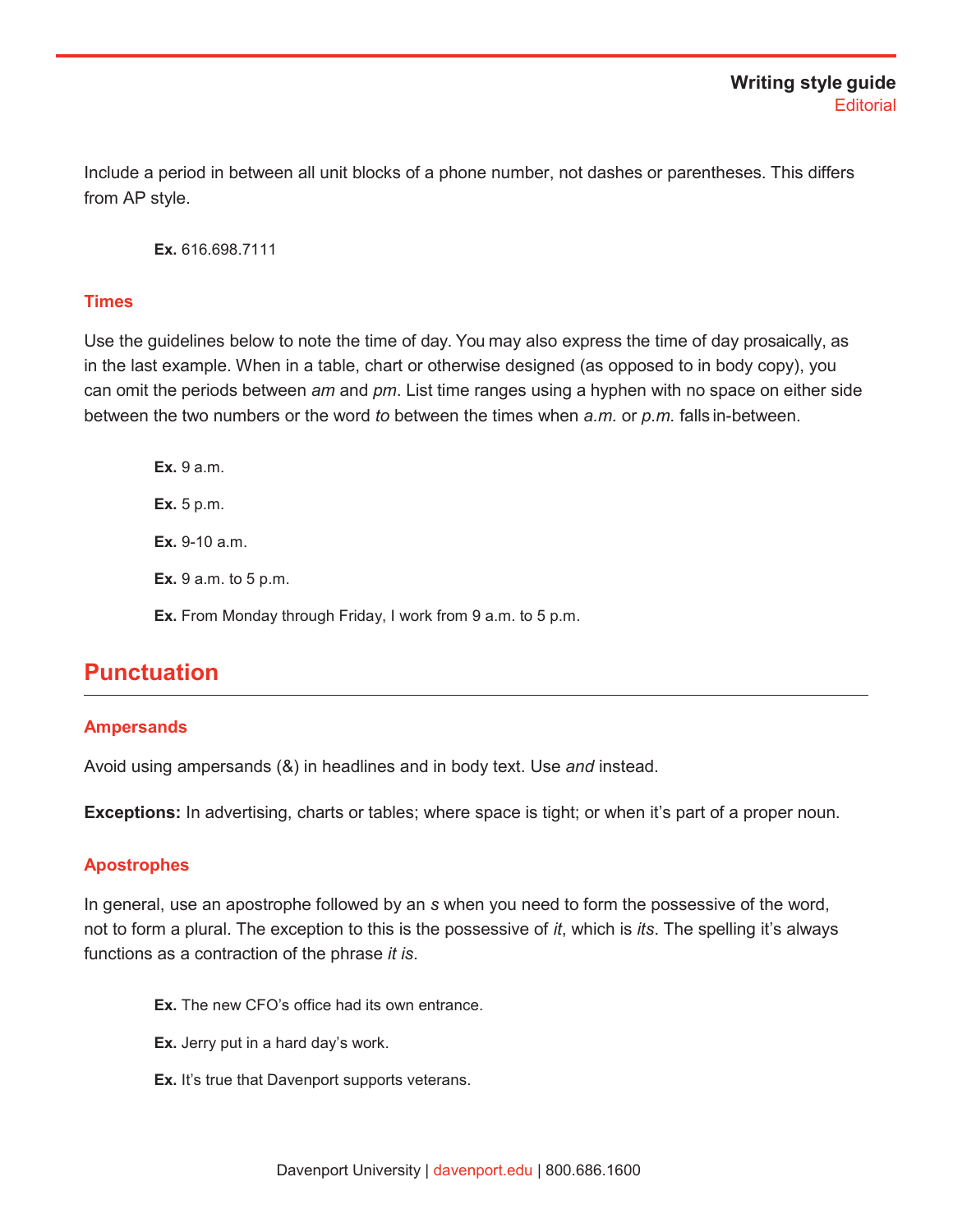For plurals that end in *s*, as well as for singular proper nouns that end in *s*, just add an apostrophe to form the possessive without adding an extra *s*.

**Ex.** The vice presidents' presentations at the town hall meeting received standing ovations.

**Ex.** The team held Charles' performance in high regard.

#### **Commas**

Omit a comma before a conjunction in a simple series using one *and*.

**Ex.** We can provide bachelor's degrees in business, health and technology.

Use a comma before a conjunction in a complex series using more than one *and*.

**Ex.** He possesses significant experience with game and application design, information and networking systems, and cybersecurity.

Though writers may disagree about whether or not to place a comma before *too* when the word means "also" and ends a sentence, such a comma is generally unnecessary for clarity. For the sake of consistency across Davenport's copy, we suggest that writers omit the comma in this instance.

**Ex.** We have a lot of traditional students on campus, but there are a large number of adults too.

Do not set off the designations *Jr., Sr., I, II, III* or *IV* with a comma.

**CORRECT:** Martin Luther King III, the son of Martin Luther King Jr.

**INCORRECT:** Martin Luther King, III, the son of Martin Luther King, Jr.

#### **Dashes**

When the tone is appropriate, feel free to use **em dashes**, with spaces on either side, to set off text or emphasize a point in a sentence.

To create an em dash on most word processors, use the "insert symbol" function or follow these steps:

- 1. Type a word, with no space after it.
- 2. Type two hyphens, with no space between or after them.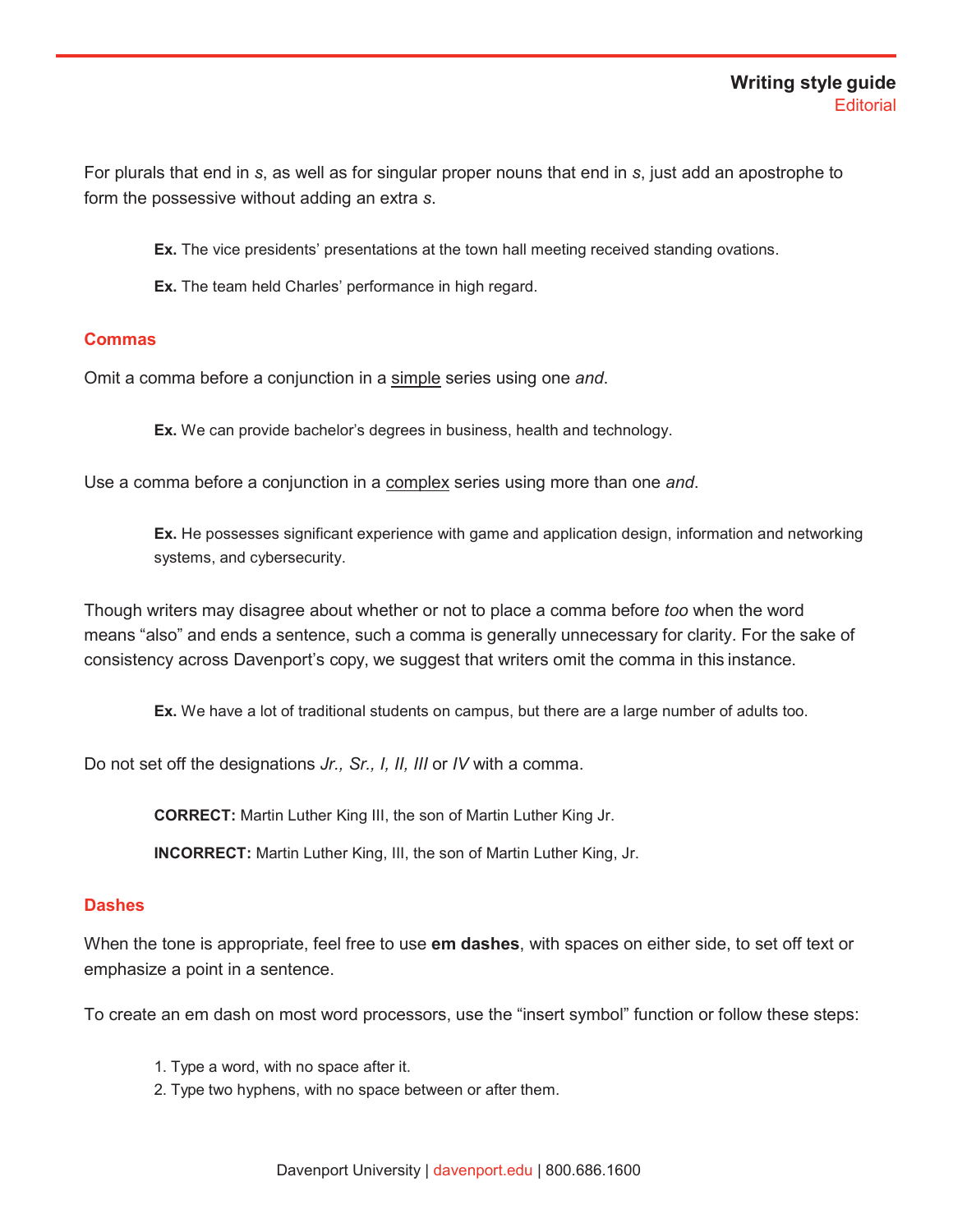3. Type another word.

- 4. Type a space.
- 5. Add spaces on either side of the em dash.

**Ex.** The university's strategic planning process incorporates environmental scanning, goal and target setting, establishing budgets, and developing action plans — all within the scope of the Davenport mission, vision and values.

At the end of a quotation, use an **en dash** with a space on both sides to set off the attribution.

**Ex.** "I am honored to serve as a member of the board for the American Council on Education and the Heart of West Michigan United Way." – Dr. Richard Pappas

#### **Hyphens**

**For numbers:** Use a hyphen with no space on either side of it to represent a numeric range, but use the word *to* when including a numeric range in a sentence.

**Ex.** The goal is to increase full-time students from 51% to 60% by next fall.

**Ex.** Breakfast: 9-10 a.m. / The event runs from 9 to 10 a.m.

**Hyphenating phrases:** Use a hyphen in a compound modifier when the modifier comes *before* the noun it's modifying. This is called a compound adjective. When the modifier comes *after* the noun, you generally don't need a hyphen.

**CORRECT:** Is this a dog-friendly campus?

**ALSO CORRECT:** Is this campus dog friendly?

You also don't need a hyphen when your modifier is made up of an adverb and an adjective, whether it's before or after the noun.

**CORRECT:** Do you think anyone will believe this clearly impossible story?

**INCORRECT:** Do you think anyone will believe this clearly-impossible story?

# **Quotations**

Write *said*, not *says*, when quoting someone.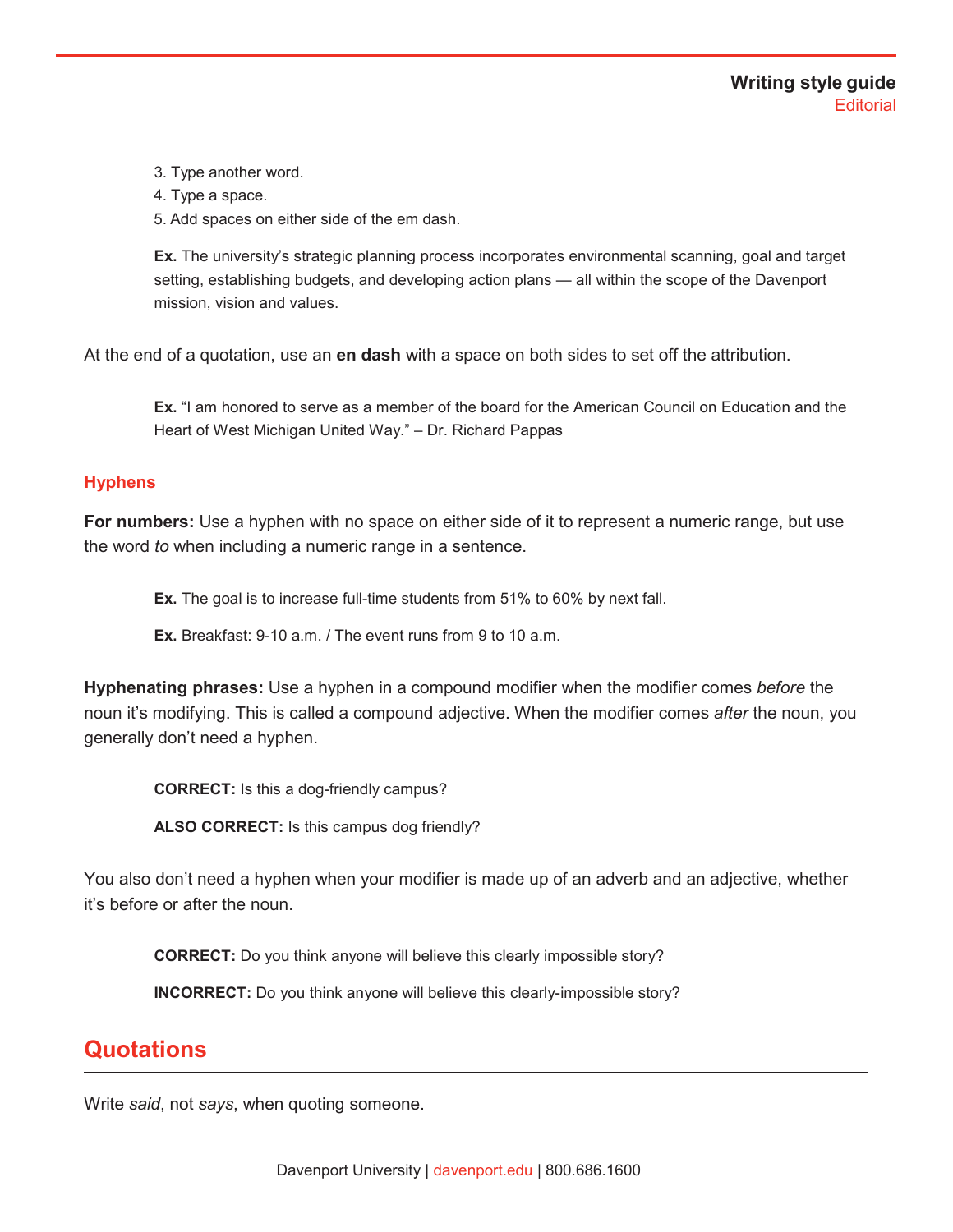**Ex.** "Emily brings a tremendous amount of experience and expertise to our team," said John Smith.

Always use double quotation marks on the outside. Single quotation marks are used inside double quotation marks to designate another level of quotation or to set off the title of a composition.

**Ex.** "I really loved reading 'Lean In' and talking about it with colleagues," said Caroline.

Periods and commas ALWAYS go inside the closing quotation marks.

**Ex.** "I enjoyed going to lunch with the team," Jonathan said. "It helped me get to know everyone better."

**Ex.** "Whether your favorite book is 'Blue Ocean Strategy,' 'Lean In' or 'Outliers,' you should always read with a critical eye," said Deb.

Question marks and exclamation points go inside quotation marks only when they're part of what the speaker is saying or if they are part of a composition title.

**Ex.** Janice asked, "When would you like to see a first draft?"

**Ex.** Do you ever think to yourself, "I can't afford an outside photographer"?

**Ex.** Her favorite book was "Who Moved My Cheese?"

**Ex.** Who wrote "Blue Ocean Strategy"?

Colons, semicolons and dashes should generally be placed outside of quotation marks.

**Ex.** Requests for entries in the following category should use the "official marketing request form": design for posters, brochures for various audiences and event signage.

# **Word Choice**

#### **Effect vs. affect**

To *affect* means to produce a change or influence something.

**Ex.** How will the new program structure affect the marketing course?

An *effect* is a change that has already occurred.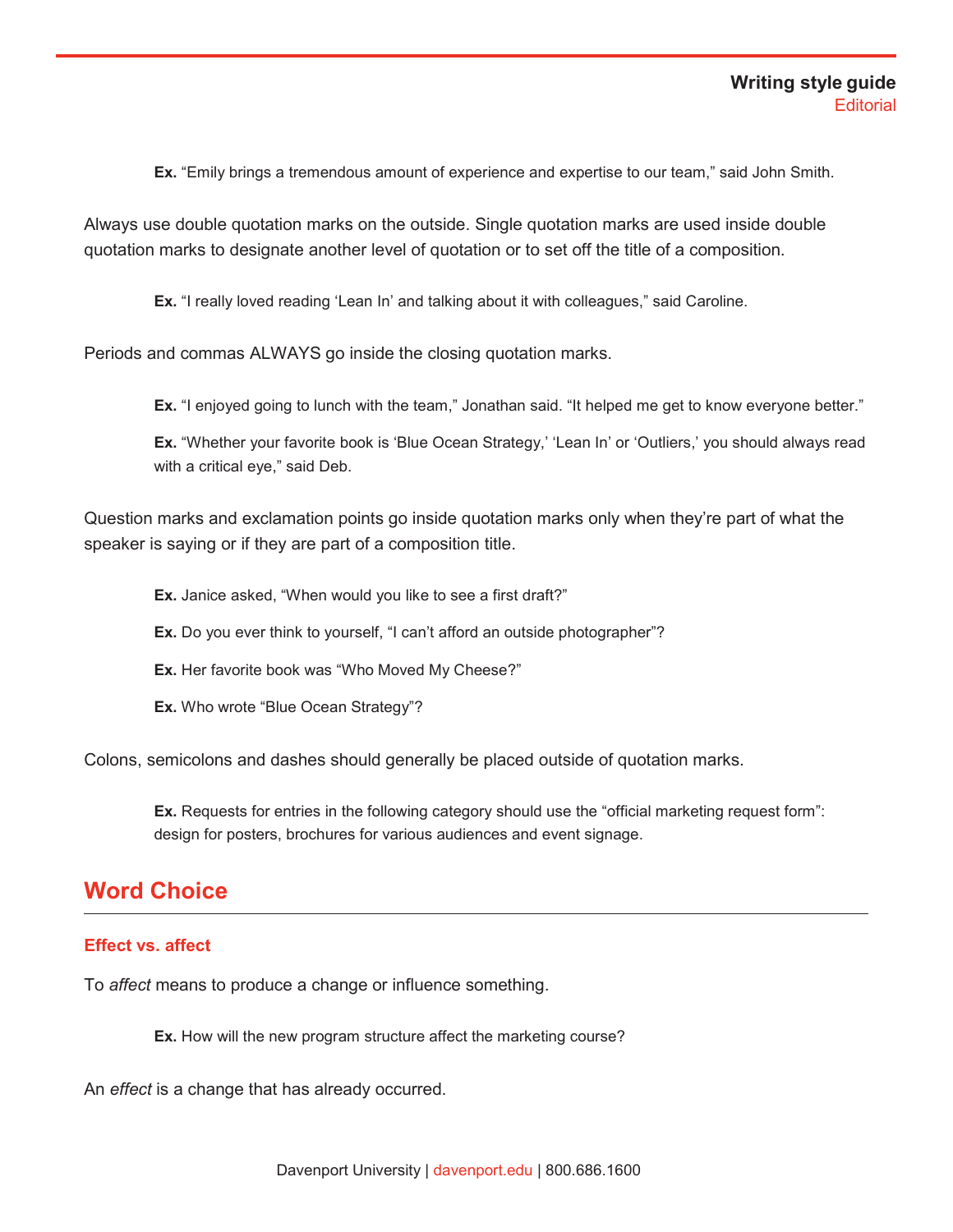#### **Writing style guide Editorial**

**Ex.** The effect of the new program structure will be significant.

*Affect* is most often a verb; *effect* is usually a noun.

#### **Insure, ensure, assure**

To *insure* applies in instances where one is referencing some kind of insurance, especially the practice of insuring against a loss in value for financial assets or property.

**Ex.** You are insured against theft.

To *ensure* means to confirm or verify.

**Ex.** Track your ROI to ensure your success.

To assure means to promise, convince, guarantee or make certain.

**Ex.** I can assure you that we will find you a good-paying job.

Website References

When referencing any of the university's websites, do not include *[http://www.](http://www/)* before the address.

**Ex.** Please visit davenport.edu to learn more about our campuses.

**Ex.** The university blog can be found at post.davenport.edu.

In general, this advice can be followed for all websites listed in written pieces unless it's absolutely necessary to include *[http://www.](http://www/)*

# **Appendix A: Commonly used acronyms**

Free Application for Federal Student Aid (FAFSA) Great Lakes Intercollegiate Athletic Conference (GLIAC) National Collegiate Athletic Association (NCAA) National Alliance on Mental Illness (NAMI) Reverend Dr. Martin Luther King – Always spell out his full title and name; never use"MLK" Institute of Professional Excellence (IPEx)